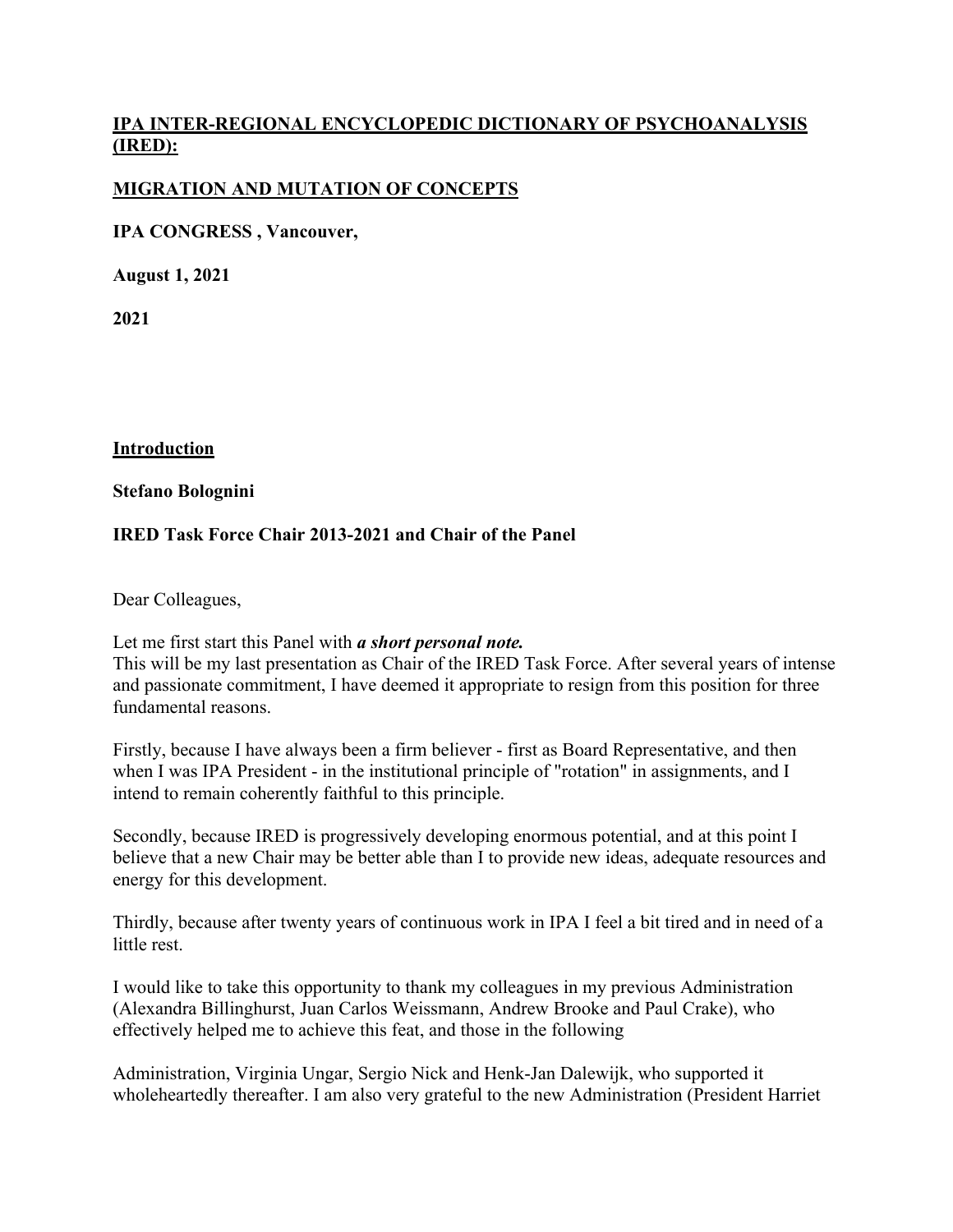Wolfe and Vice-President Adriana Prengler) which is in the process of transforming the Task Force into a more stable Committee.

And of course I would like to deeply thank my initial fellow adventurers Eva Papiasvili, Arne Jemstedt and Elias Mallè da Rocha Barros, who later gave way to Victoria Korin and Inés Bayona, and my old friend Abel Fainstein, invaluable Consultant for Latin America. My gratitude to all of them is huge.

I will continue to participate in the common work of the Committee as Consultant for Europe, having the full confidence that the work of IRED with all its vitality and competence will go ahead and progress, as we are used to.

#### That said, let's start our *scientific presentation.*

Some contemporary psychoanalysts – including myself - might fantasize that if Sigmund Freud had been able to witness - beyond the limits of his long life - the extension and development of psychoanalysis in both a geographical and a theoretical-clinical sense, he might have expressed both enthusiasm and perplexity.

The worldwide diffusion of psychoanalysis would certainly have made him proud and cheerful; the transformations and even mutations that were inevitably generated by its encounter with different cultures, traditions, mentalities and psycho-social situations would perhaps have worried him, careful and jealous as he was of the orthodoxy and canonicity of the science he founded.

The Inter-Regional Encyclopedic Dictionary provides a realistic representation in progress of how the concepts of psychoanalysis have been cultivated and transplanted in various areas of the world, encountering developments that are anything but random: developments that can be recognised, endowed with meaning and monitored, through an overview that no isolated psychoanalyst, even if highly cultured, could ever titanically know and compose in an overall view.

The IPA, with its worldwide extension and ramification, with the passion for conceptual research that animates many of its members, and with the help of its polycentric, multicultural and - in the end - scientifically democratic evolution, is able to do it.

Over the last few years, the IPA has been demonstrating its increased capacity for exploration, ecumenical acknowledgement and tolerance of the otherness of its internal components, albeit with constant reference to the Freudian matrix of its basic theory; could it perhaps be said that the "collective mind" of this world organisation has expanded and that it can contain, respect and utilize evolving theoretical visions?

I firmly think so, and I believe that the IRED, together with the CAPSA (another inter-regional initiative of the Eizirik Administration, which was quite revolutionary in its time) is both a signal and a pro-active factor of this change in the IPA community mind: wider, indeed, more articulated and more open to the recognition of its internal complexity.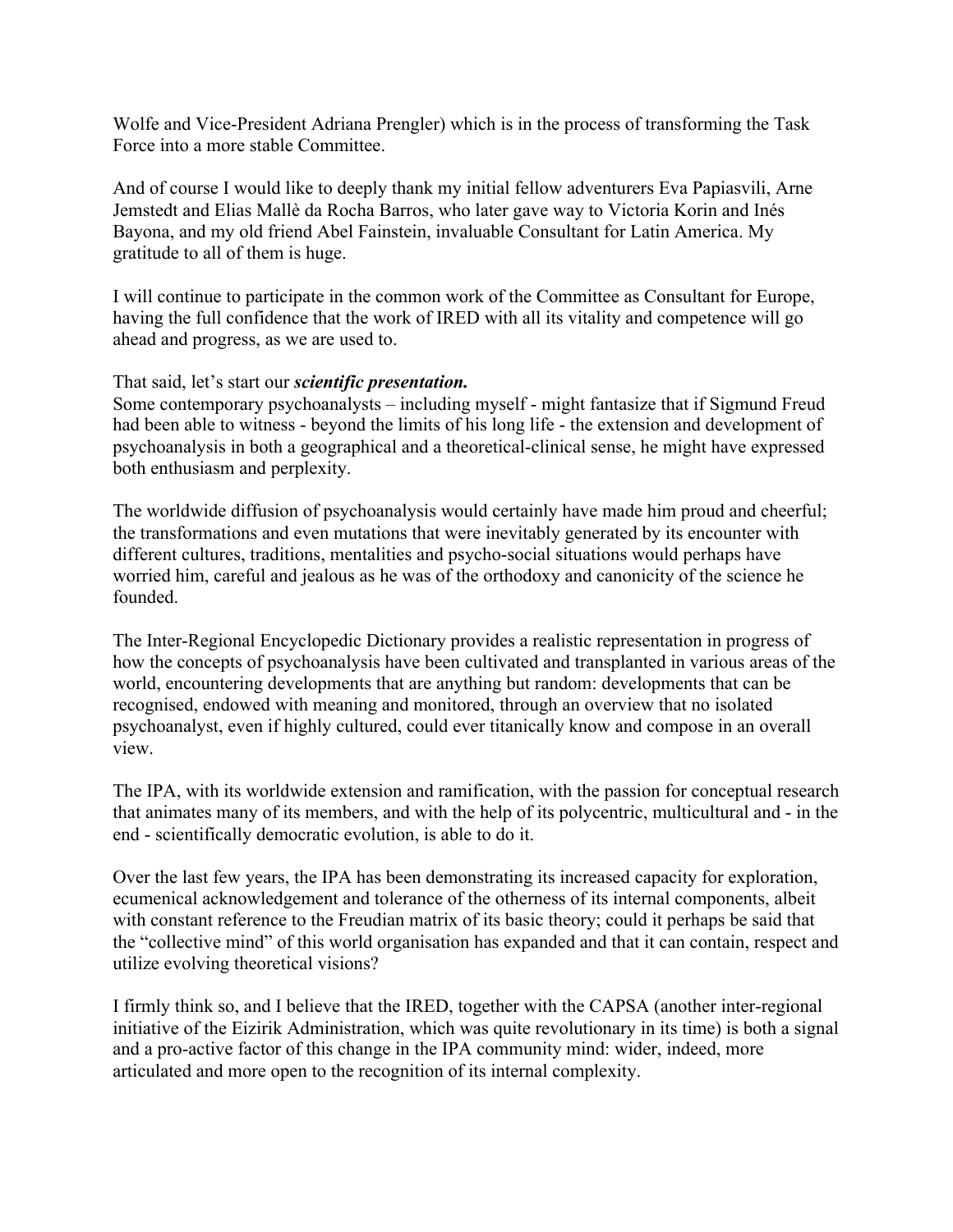The migration of concepts, their transformation in the encounter with histories, mental forms and ways of being profoundly different from each other, even in some cases their mutation, constitute an undeniable reality today, which deserves to be known and studied.

And yet, the psychoanalytic *quid* has not been weakened or denatured: it has been enriched, it has become more complex and it has taken note of the unstoppable creativity that has animated the many generations of psychoanalysts that have followed one another from the beginning of the last century to the present day.

We believe that we can pass on to future generations a wealth of knowledge that will be useful in their analytic training, both from the theoretical point of view and from the point of view of establishing a more conscious historical identity and a Professional Self more suitable to understand the clinic in its wide variety.

The IRED Panel of this congress will reconstruct the historical path of two concepts that did not exist in the minds of the first psychoanalysts, but that have progressively imposed themselves on the attention of the scientific community for the convincing strength of their theoretical representability and clinical usability. We will hear from the three Regional Co-Chairs how contributions from the various psychoanalytic worlds have provided original and characterised versions of the concept of "SELF" and that of "INTERSUBJECTIVITY".

This exploration - as well as all the other entries - was accomplished thanks to the work of Contributors of enormous value and competence (whom we deeply thank for their generosity) and of the Co-Chairs themselves in their coordinating functions in the preparation of each entry.

I would also like to thank again the outgoing Administration, which has always supported IRED with true enthusiasm, enabling us to work with the necessary tools (especially translations and technical support for publication on the IPA Website), the incoming Administration, which has already ensured the continuation of this fundamental scientific and editorial undertaking, and the team of translators in various languages organized by the IPA Website, who are doing an extraordinary job in making this wealth of shared knowledge available to all, free of charge.

Let's go on to listen to our IRED Co-Chairs, which will introduce us to the description of the migration and mutation of the concepts of SELF and INTERSUBJECTIVITY.

Thank you,

SB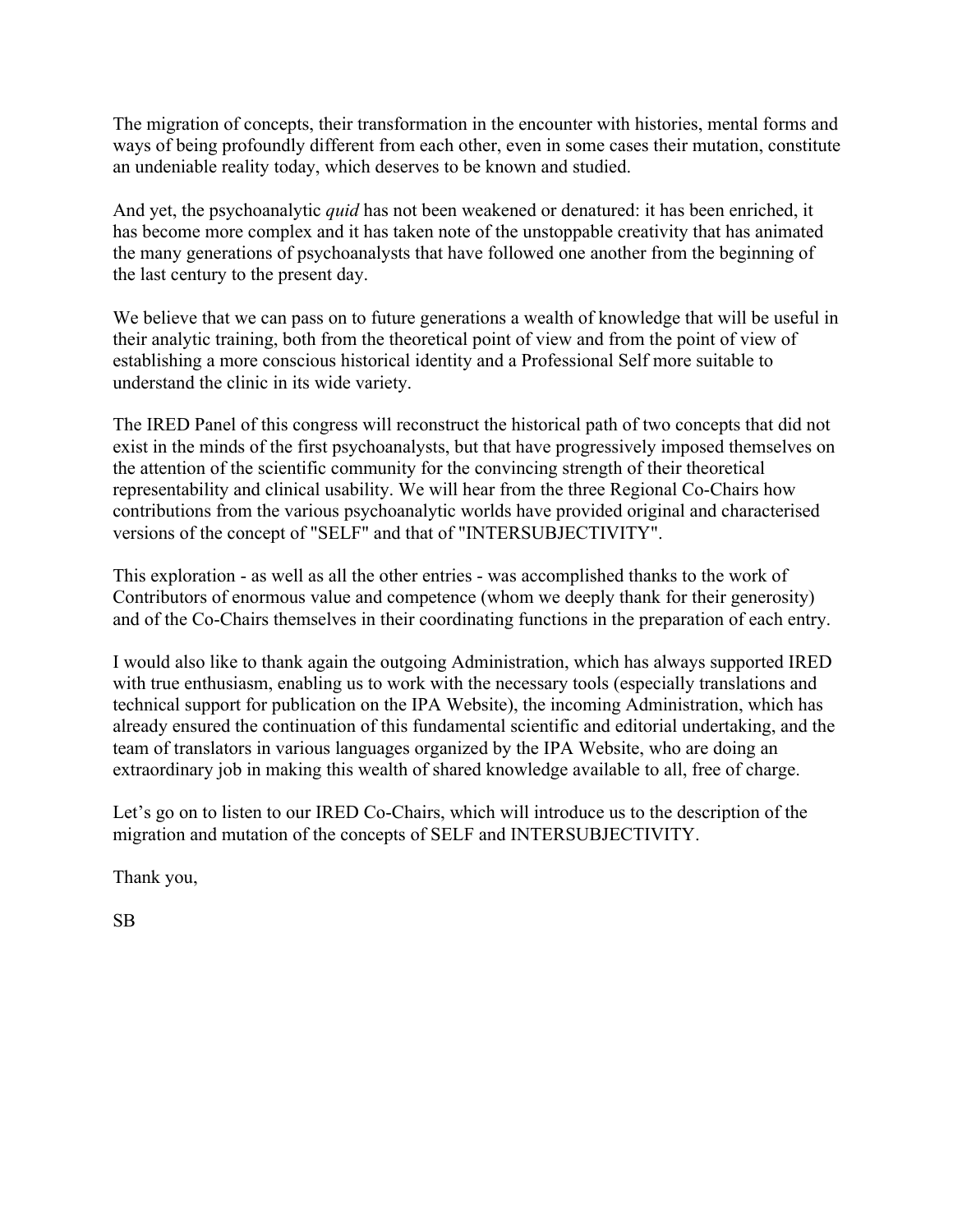# **"Movement from One Part to Another", "Modification and Change" IS MIGRATION AND MUTATION**

## **Ines Bayona, Co-Chair for Latin America 2019-2021**

I salute you all and my colleagues at the IRED worktable.

Thank you for joining us and joining me today, apologies for not being able to be present at this time, but there is no better VOICE to present my text than that of Abel, dear colleague and friend.

In a few words and short time, I will try to share with you MIGRATIONS AND MUTATIONS happened in Latin America in in two concepts already published by IRED: Self and Intersubjectivity

As part of the title of this panel and my text, I consider it important to know the meaning and origin of the words MIGRATION AND MUTATION according to the meaning in the dictionary of the Royal Academy of Language.

## **Migration**

In English, the dictionary says: "movement from one part of something, to another"

In Spanish, (translated for this work into English), it says: *"Journey that birds, fish and other animals undertake from time to time for the demands of food or reproduction".* 

## **Mutation**

Its Origin is from the late Middle English: Comes from the Latin *mutatio(n-*), from *mutare that means 'to change'*. In English, it says:

"The changing of the structure of a gene, resulting in a variant form that may be transmitted to subsequent generations, caused by the alteration of single base units in DNA, or the deletion, insertion, or re-arrangement of larger sections of genes or chromosomes"

In Spanish, (translated into English for this work), it says: *"Change or modification of something"*.

Before starting directly with our topic, we can observe how in the dictionary of the academy of the language, the Mutation and Migration of one same concept is presented according to the language of the search.

In this case, already between the two languages Spanish and English, the differences are aparent.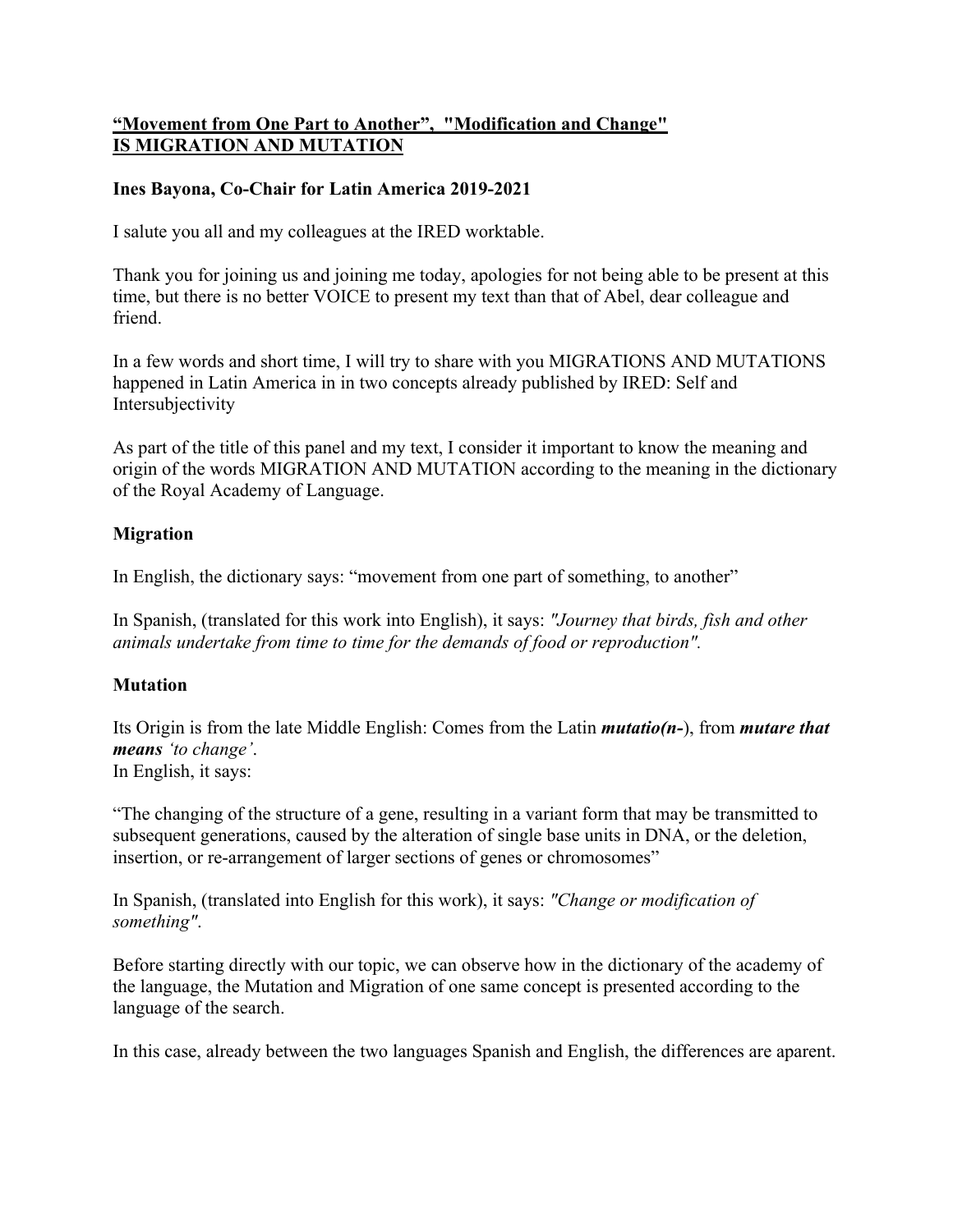So, can you then imagine what happens in a scientific investigation where there is a historical journey, development, evolution and meaning of the same concept in different parts of the world? Well, this is what makes the IRED particular, it's encyclopedia, it's dictionary with the content of a concept of three regions of the IPA.

## **Why the title Migration and Mutation?**

In London 2019 , during the IRED meeting of consultants and contributors from different countries, while sharing their experiences in the participation of the different entries, they spontaneously commented on the surprises that one concept or another produced; the way it was understood or no longer worked in the clinic, or was known by another similar name, or how important it was in the clinic or not. It was something that surprised and amazed everyone.

In addition, and in company with the Co-chair in charge of the final edition, ones realized the transformation, mutation and migration of the concepts through history, in each region and between regions.

Just as Freud ́s psychoanalytic theory emerged from his clinical work, and at least in my society, I am encouraged that the topics of research and elaboration for the work of IRED should arise from the experience of the clinical work itself.

Well, the idea of including "Mutation and Migration" in the working concepts of the IRED, arose then in the meeting of the IRED Task Force between Stefano, Eva, Arne and myself in London 2019. After that friendly, generous and scientific meeting with all the colleagues who participate in the IRED, it extended to the topic of this panel.

During that experience, from which this great event emerged, and as an illustration of what IRED is and gives us, we used as a metaphor one of the meanings mentioned above,

*"Journey that birds, fish and other animals undertake from time to time because of the demands of food or reproduction"* 

Then, to fulfill the objective of this panel, I believe that the most important thing is that you all will be interested and motivated to enter the IRED and read the entries.

Studying each of these two concepts, **Self** and **Intersubjectivity** to capture their "migrations and mutations", I felt myself making a great "mutation" of the work done and published.

So, I'll limit myself to "quote", not paraphrasing or re-interpreting them

**Self** 

## **Latin American Inter-Regional as well as Regional Contributor was Rafael Groisman**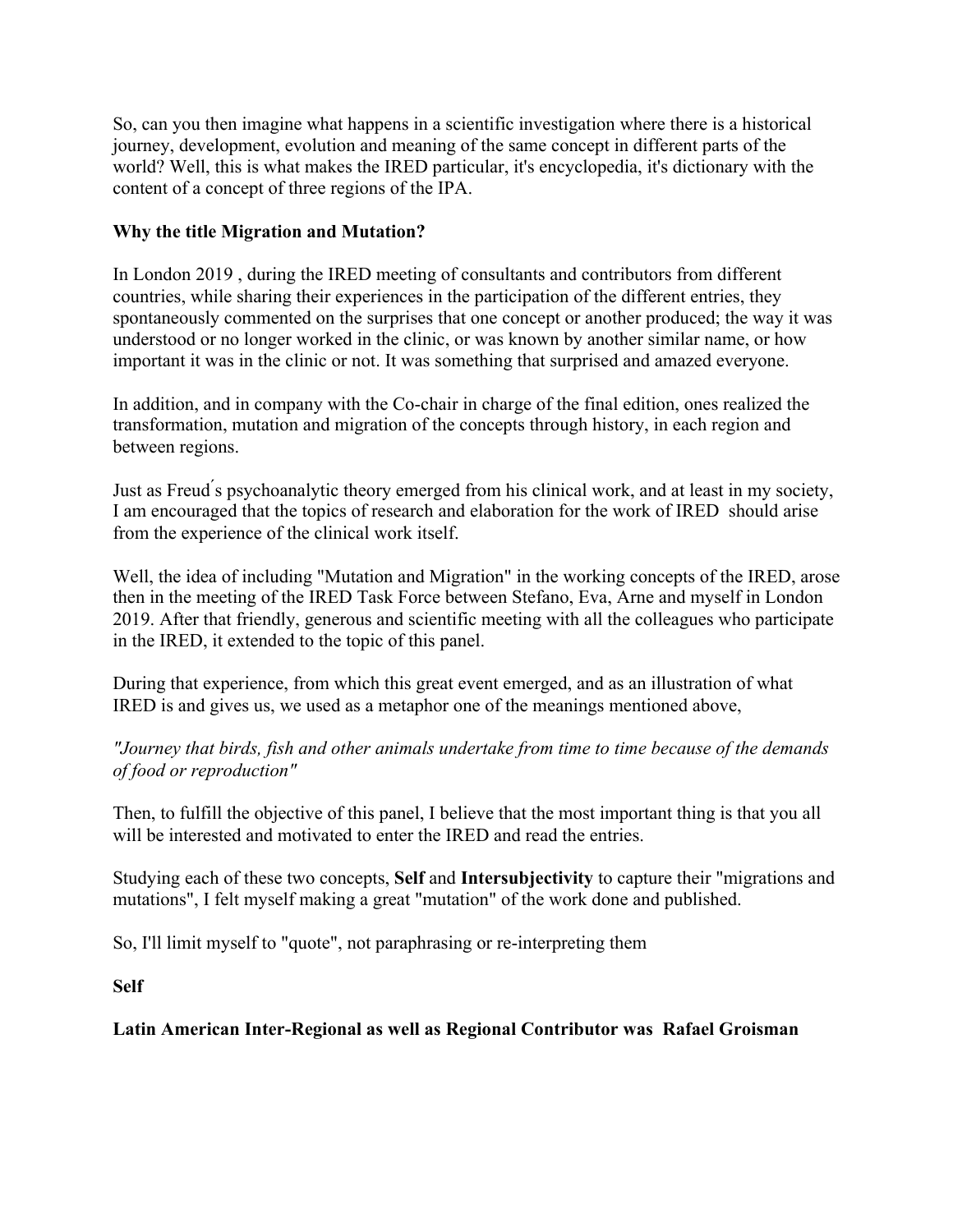In the introduction the editors already say:

"...to the degree that psychoanalysis is viewed as an in-depth study of human subjectivity, the self has been a central albeit, elusive, ambiguous and controversial. (IRED, Engl. p. 412)

Already in this paragraph, we see the Migration and Mutation of what this concept in a general way impacts in the theory and the clinical work. If I would keep reading the introduction, I should quote the complete introduction to exemplify this idea.

I will now quote two other examples of Mutation and Migration of the concept of Self in Latin America:

-"Indeed, a broad bibliographical search recently carried out by the Argentine Psychoanalytical Association database of Argentine psychoanalytical publications, the use of the term Yo triplicates the references to the term Self". (IRED, Engl., p 418)

-"Leon and Rebecca Grinberg (1966), in their pioneering today considered classical, publication "Yo y Self: su delimitación conceptual" ("The Ego and the Self: its conceptual delimitation"), address both, conceptual and semantic difficulties of the usual use of the Ego and the Self and follows up with his own attempt to resolved them" (IRED, Engl., p. 459)

#### **Intersubjectivity**

## **Latin American Inter-Regional Team Member was Abel Fainstein, working regionally with the main regional writer Carlos Nemirovsky.**

Following the same style, in order not to perform "mutations and migrations" I quote:

-"This entry includes the thought of *intersubjectivity as a dominant psychoanalytic orientation,*  as well as an increasingly prominent aspect of psychoanalytical thought and work, present in various ways across the spectrum of many psychoanalytic orientations worldwide". (IRED, Engl., p. 219)

-"While looking to Europe for inspiration, Latin America is not a copy of the Old Continent. Latin American Psychoanalysis had developed within local cultural expressions, and gradually transformed and mingled with them...The (sometimes violent) "irruption" of social life into our consulting rooms is inevitable. For this reason, many analysts, who practice decades ago, were intersubjectivist ahead of their time due to the way they approach their clinical practice... In view of their way of working with patients, today they would be considered intersubjectivist, even if they did not know the authors reference in this field". (IRED, Engl., p. 229).

I hope this illustrates and complements what Eva is about to share with you from our colleague Rafael Groisman, writing on his inter-regional experience with entry SELF, and will motivate you to read, research and study with the IRED.

For that, we are working in the three regions of the IPA with dedicated and committed colleagues, a committee and an advisor, who continue to create ideas and improve the methodology.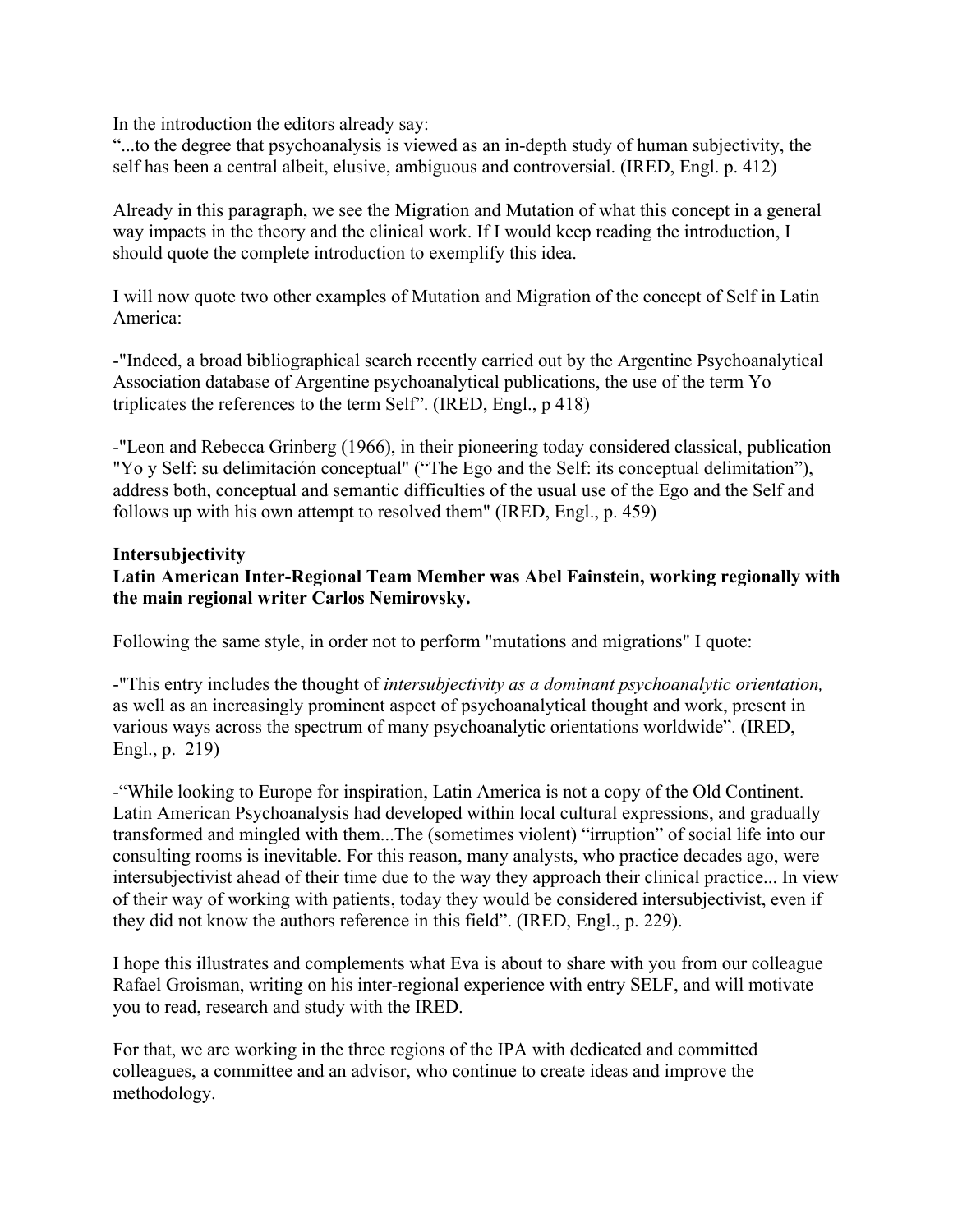Mutations and Migrations, as defined by the Dictionary of the Academy, is present in the in variety of ways IRED is developed.

Thank you.

IB

# **European Perspective on the Regional Migration And Mutation Of Concepts Self and Intersubjectivity**

# **Arne Jemstedt, Co-Chair for Europe 2013-2021**

First, I wish to say that it is a great honor to be part of this marvelous project that IRED is and to work together with Stefano, Eva, Inés and Abel.

The two concepts that we are discussing – *Self and Intersubjectivity* – are related to each other. Intersubjectivity implies communication – conscious or unconscious – between two selves, in our field between the analysand and the analyst.

I will start with the *European perspective on the migration and mutation of "Self".* The contributors to the European draft on the "Self" were Sandra Maestro, Lesley Caldwell, Michael Sebek, Anne Alvarez and me.

Freud in a few instances uses the term "Selbst", but the term relevant here is "das Ich" the "I". Freud used "Ich", for both a mental structure with ego-functions, as well as the more personal, subjective experiential "self". Strachey's translation of 'Ich' into 'ego' loses Freud's dual aspects of "Ich".

I will pick up some examples of how the concept of **"self"** is understood and used in **European psychoanalysis.** 

Melanie Klein's "ego/self" is primarily unconscious and mainly involved with drive regulation. It has little relation to the idea of a self, organized around subjective experience.

While initially in her early writings, Klein tended to use the terms ego and self interchangeably, later she said that the self covers "the whole of the personality, which includes not only the ego but the instinctual life...the id" Klein ́s concept of *the paranoid-schizoid position is dominated by anxieties about the self,* with the *threat of annihilation*, especially through the work of the death instinct, while the depressive position is dominated by anxieties for the object. For Klein, the formation of a stable sense of self is dependent on the achievement of the "depressive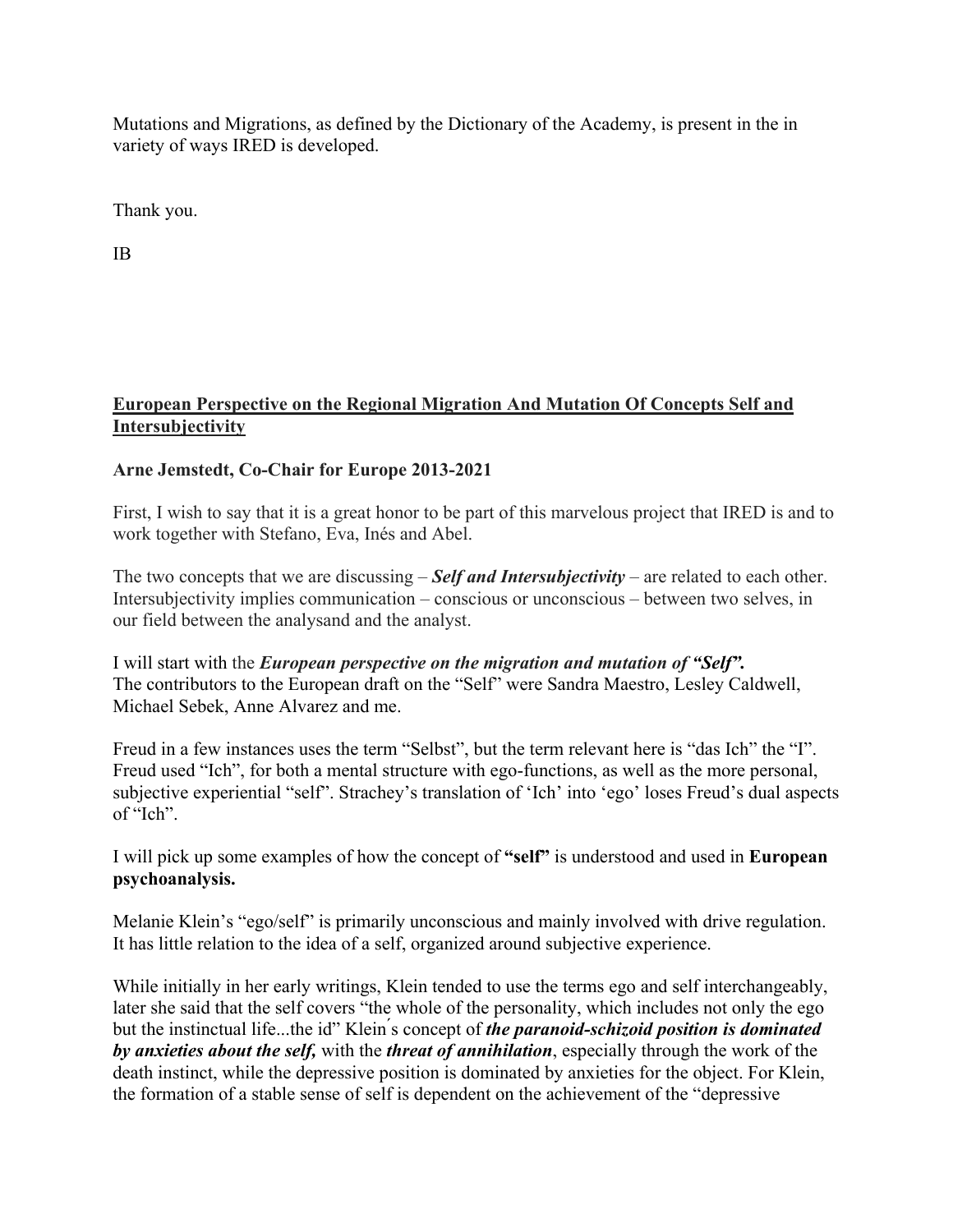position". *Klein's theories have migrated to all the three IPA regions*, not least in Europe, where it has been elaborated along different lines, e.g, by Bion.

For Winnicott the infant is in a state of unintegration and completely dependent on the mother's sensitive holding. This *maternal holding* creates the conditions for what he describes as *goingon-being* for the infant, which provides the foundations for a sense of self. If the mother's holding fails, the infant is thrown into a state of *unthinkable anxiety* resulting in a rigid "selfholding".

Provided that the mother presents herself in a manner that "corresponds to the infant's capacity to create" this will *facilitate the development of the sense of self* and a creative relation to the world. If there is a *mismatch* here the result is a relation based on adaptation where the personal impulse is absent and the child relates to the world from a *false self position*, leading to a sense of futility. The function of the false self is to protect the true self and to handle the relation to the environment.

Winnicott is intentionally vague when he discusses the true self. The *true self is an inborn potential* and fundamentally *dependent on a facilitating environment* to be articulated. It is the source of creativity and feeling real and alive, "... it is closely linked with the idea of Primary Process".

Christopher Bollas has written extensively on the concept of self. He is influenced by Winnicott's term the "true self" and has elaborated it and developed his own thoughts on the true self, for which he gradually substitutes the term "*idiom*". It is *a kind of mutation*. He writes: "The true self cannot be fully described. It is less like the articulation of meaning through words...and more akin to *the movement of symphonic music*". "The idiom," he writes, "that gives form to any human character is not a latent content of meaning but *an aesthetic in the personality".* 

Winnicott's theories – not least about the self –migrated in Europe and also to the two other IPA regions. I will take as an example his influence on Italian psychoanalysis, but there are also specific Italian contributions to the theories of the self. Eugenio Gaddini stays close to Winnicott when he describes *the birth of the self*. He underlines the vulnerability of the infant and the *anxiety of* des-integration, of *falling apart*. Giovanni Hautmann discussed the links between the early formation of the Self and the beginnings of *symbolic capacities*, leaning on Bion's theories on the development of thinking.

Stefano Bolognini underlines the differences between the terms "Ego" and "Self" and proposes a model of *interplay of Ego and Self* in the dyad patient/analyst. According to Bolognini, the self corresponds to the fundamental part of a person's mental world and is the object of his subjective experience. This *nuclear self* relates to a deep sense of *identity*.

In France Jean-Bertrand Pontalis criticizes the illusion of unity of the Self, in which he sees the risk of escaping the complicated nature of conflict and the multiple transformations of drives. Despite this, Pontalis brings some examples that make the concept of Self useful, e g Helene Deutsch description of the "as- if" personality, patients whose internal reality is characterized by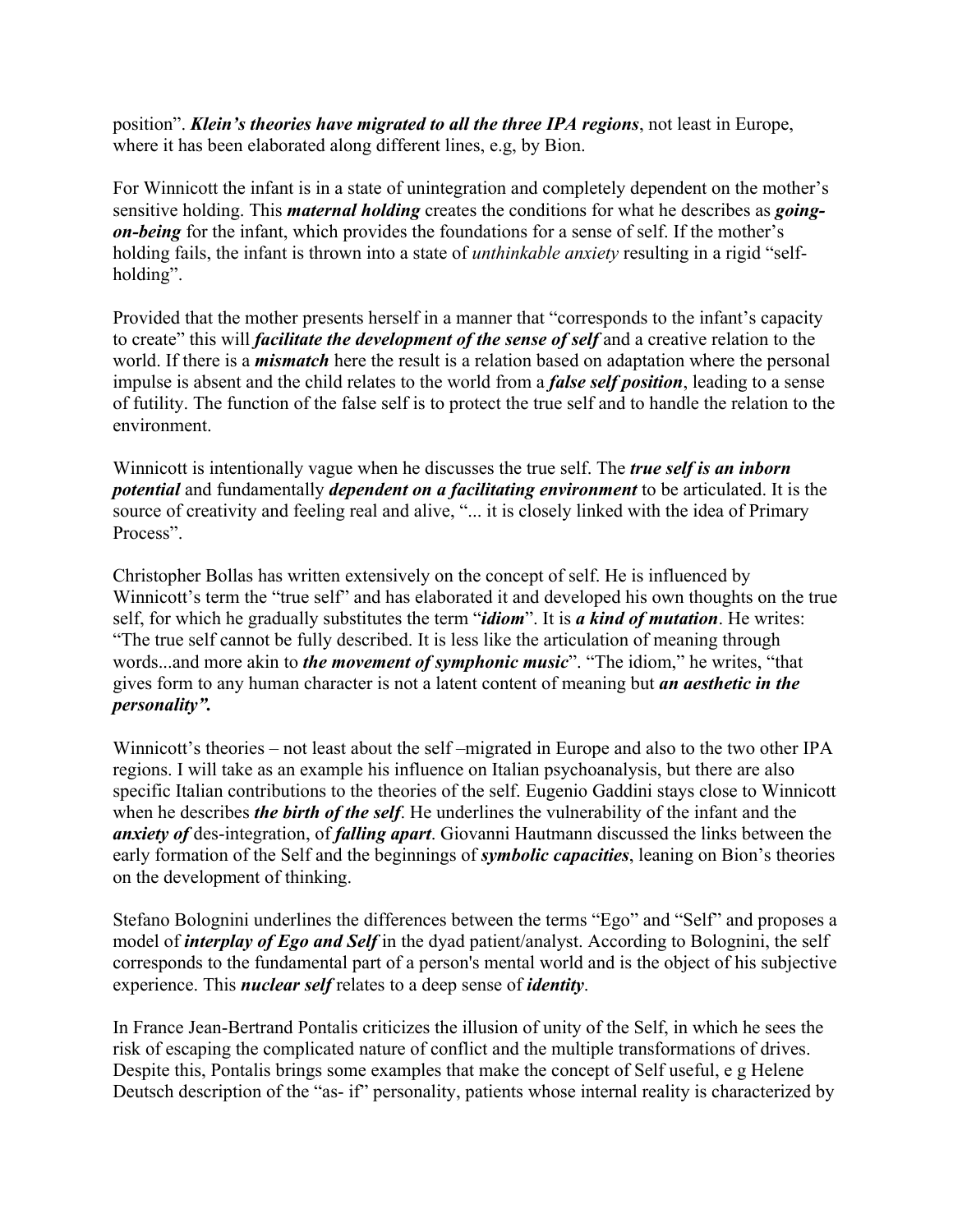*the absence of the self*, and whose external boundaries are invested to keep out objects, representations and affects, similar to Winnicott's false self.

I now turn to the concept of **intersubjectivity**. Maria Ponsi and Christian Seulin were the European consultants here.

Before the entry was written, it may have been generally thought that the term "intersubjectivity" was introduced to psychoanalysis by the two North American analysts Stolorow and Atwood in 1984 and that the concept has migrated from there to the other IPA regions.

However, the situation is much more complex. As it regards Europe, the term was used in French psychoanalysis already in the fifties, when Daniel Lagache used the term of i*ntersubjectivity about the analytic situation*, but it has been overall much less used in Europe than in North America.

A the same time, there are *processes described in the context of other conceptualizations, that are in their nature intersubjective* and I will pick up some of them. Klein's concept of projective identification is central here, and especially Bion's development of this concept where he emphasizes the *communicative quality of projective identification* and – when it concerns the relation between infant and mother – the mother's reception of the projective identifications through her capacity for "*reverie*". This can be seen also as a paradigm for the relation between analysand and analyst.

As to regional migration and mutation, Bion's theories very much influenced the Italian analyst Antonino Ferro in his formulation of a *field theory,* where the analyst's reverie is a guide to the unconscious processes between analysand and analyst. In this "bipersonal field" the interaction of the two subjectivities creates something new, more than the sum of the two individual minds. This is an intersubjective process, even if Ferro does not use this term.

Staying in Italy, Stefano Bolognini uses the term '*inter-psychic*' to describe the processes where two persons can exchange internal contents, through the utilization of 'normal' communicative projective identifications, at a healthy pre-subjective level, where neither the cohesive sense of self of the subject, nor the conscious identity of the person are necessarily involved.

Returning to England, and now again to Winnicott. Concerning psychoanalysis/psychotherapy, he states that it "takes place in the overlap of two areas of playing, that of the patient and that of the therapist", in what he calls a "*potential space*". This of course has an intersubjective quality.

Winnicott's ideas migrated to and mutated in France, most obvious in the case of André Green and René Roussillon. Both use the term "intersubjective". In his paper "Intrapsychic-Intersubjective", Green states: "It is in *the intertwining of the internal worlds of the two partners* of the analytic couple that intersubjectivity takes on substance". Roussillon, drawing on the work of Winnicott, defines intersubjectivity as the meeting between a subject moved by drives and with an unconscious life, and an object who is also another subject with drives and an unconscious life as well.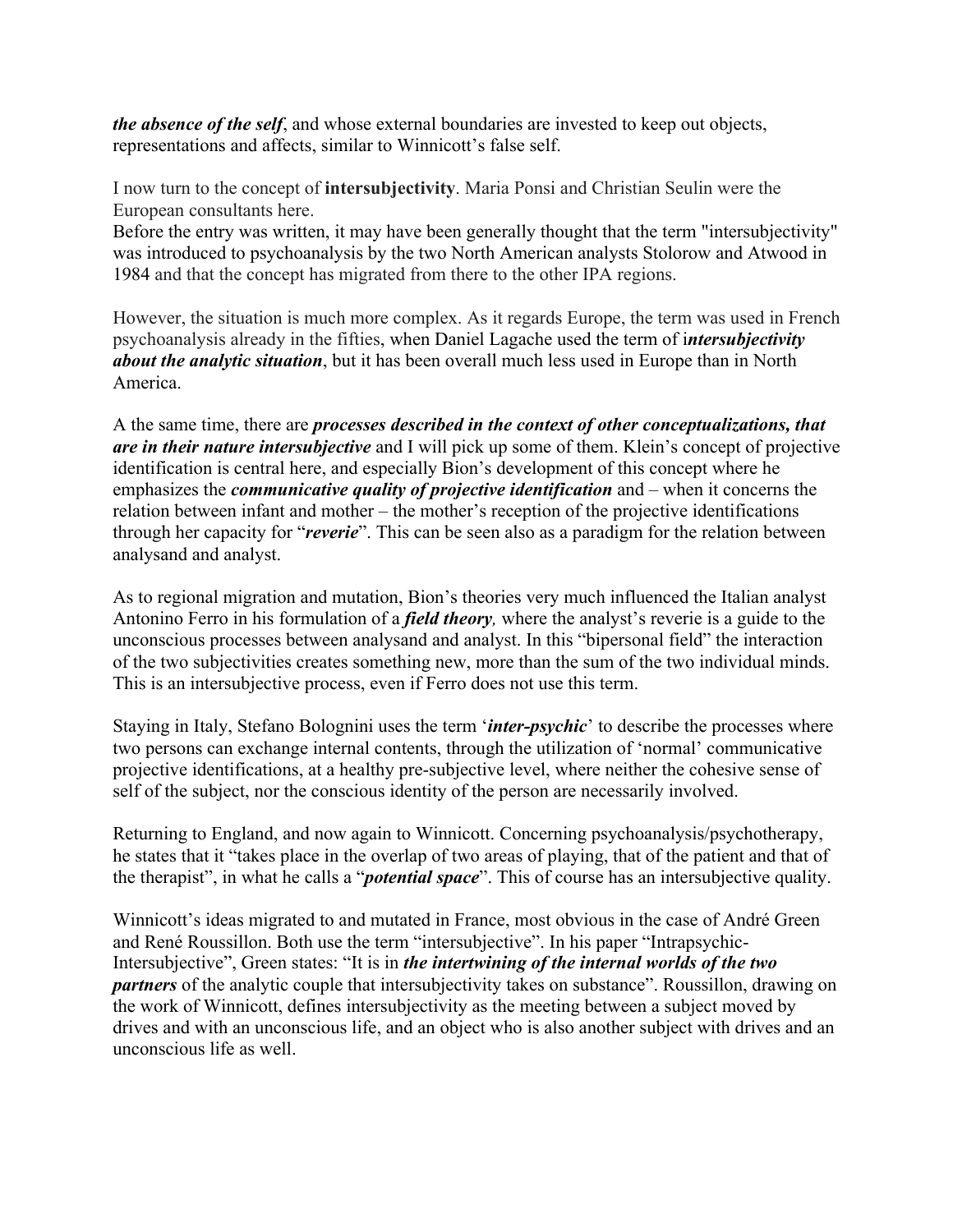I hope I have given you some ideas and glimpses about migration and mutation of these two concepts in Europe.

Note: All the citation from the preceding section are taken from IRED:

,https://www.ipa.world/IPA/en/Encyclopedic\_Dictionary/English/Home.aspx

Thank you,

AJ

# **Inter-Regional Migration and Mutation of SELF & INTERSUBJECTIVITY**

## **Eva Papiasvili, Co-Chair for North America and Co-Chair of the Panel**

Thank you, Stefano, Arne, Abel, Ines, and all of you, who have been with us on this journey through time and cultural- linguistic spaces, called IRED.

I will focus on the inter-regional phase of work, which can be mutative in and off itself and lead to further insights into internal connections between different conceptualizations in their evolution.

In IRED, SELF and INTERSUBJECTIVITY as *psychoanalytic orientations* AND as increasingly prominent *elements* of *contemporary psychoanalysis worldwide*, present a culmination of mutative developments of many other concepts, which are described in entries The Unconscious, Object Relations, Ego Psychology, Transference, Countertransference, Enactment, Containment, and Projective Identification.

## **SELF**

The **Inter-Regional team** consisted of Gary Schlesinger (for North America), Rafael Groisman (for Latin America), Sandra Maestro (for Europe), and me as the Co-Chair:

**Attuned to migration as part of their socio-cultural heritage**, both North and Latin Americas position SELF in a broad philosophical and etymological context, including psychoanalytic mainstream, non-mainstream and hybrid conceptualizations. This in turn sensitizes Europe towards including more conceptualizations, beyond the regional draft. Reciprocally, Europe's inclusion of child psychoanalysis sensitizes the two other regions to expand in this area.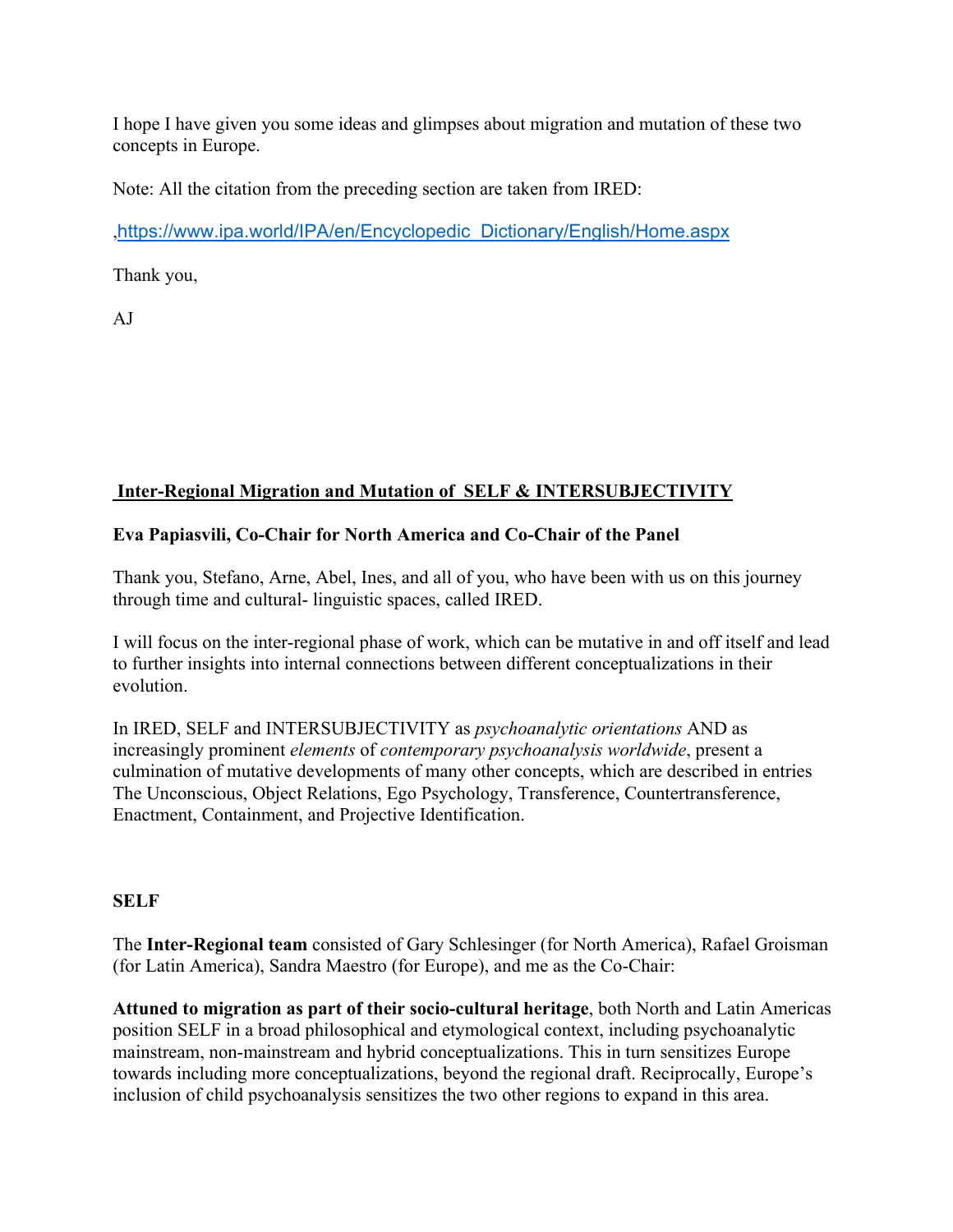**Socio-historical-cultural environment's interaction with SELF** is evidenced in different regions picking up different elements of the migrating theories they further develop: Example is Europe working with Mahler's original formulation of emergence of SELF through Separation-Individuation, including the Autistic stage, which Mahler later dropped. The experience of **alterity** is in view, when a member of the team from another region asks: Why? An answer: Because we find it useful in the context, we using it.

#### **Relevant to inter-regional migration-mutation**:

**In North America**, there was already *Pre-analytic Ego-Self division* in the work of William James, which would be further theorized in the work of Latin American analytic theorist Resnik (below).

Reformulation of Freud's concept of Narcissism as an investment in Self, not Ego, by Hartmann, who further separates *self as a person* from *self-representation* led to further elaboration in Jacobson's & Mahler's *self and object representations*; Loewald's internalization of the *subjective representation of the self and other*, and, Erikson's Psycho-social epigenesis, continue, in different ways the expansion of Object Relations dimension within Ego Psychology, extended yet further in a integrative work of Kernberg, for whom SELF is *a sum total of selfrepresentations,* which recovers Freud's ambiguity of Ich.

In this environment, North American Kleinians develop the notion of *unconscious phantasy as a complex of animated representations of transactions between self and object* into the "*dramatic point of view*", as an addition to the Freudian metapsychology.

A major landmark in the theory of narcissism and the concept of 'self', Kohut's Classical Self-Psychology places the development of the self at the center of psychoanalytic inquiry, and articulates how the self forms through the internalization of early empathic experiences, giving rise to *internal 'self-objects'* which help maintain a stable sense of self, and how a caregiver's *empathic failures (a mutation of Balint's basic fault*) effect narcissistic psychopathology. Contemporary Self Psychology of Lichtenberg elaborates on *motivational systems in development of Self*; the *paradigmatic shift* continues with Interpersonalists' and Relational theorists' *multiple selves emerging in the interpersonal field*, a progeny of Sullivan and Ferenczi.

In **Europe**: Various strands of *Winnicott's concept of SELF* proliferate *across all continents*, specific elements of Mahler's theory contribute to *original developments of Italian child and adolescent psychoanalysis.* A newly added contribution by Alvarez forges a *connection between Kleinian view of SELF and elements of Kohutian Self Psychology*. French Pontalis credits both Kohut and Hartmann for opening the door to studies of narcissism, in addition to comparison between Jacobson and Deutsch, as to the *fullness or emptiness of 'self'*.

While maintaining the ambiguity of Freudian Ich, Europe also forges a nuanced approach to various *SELF-EGO configurations in the clinical work*, by Bolognini, which resonates with North American psychoanalysis.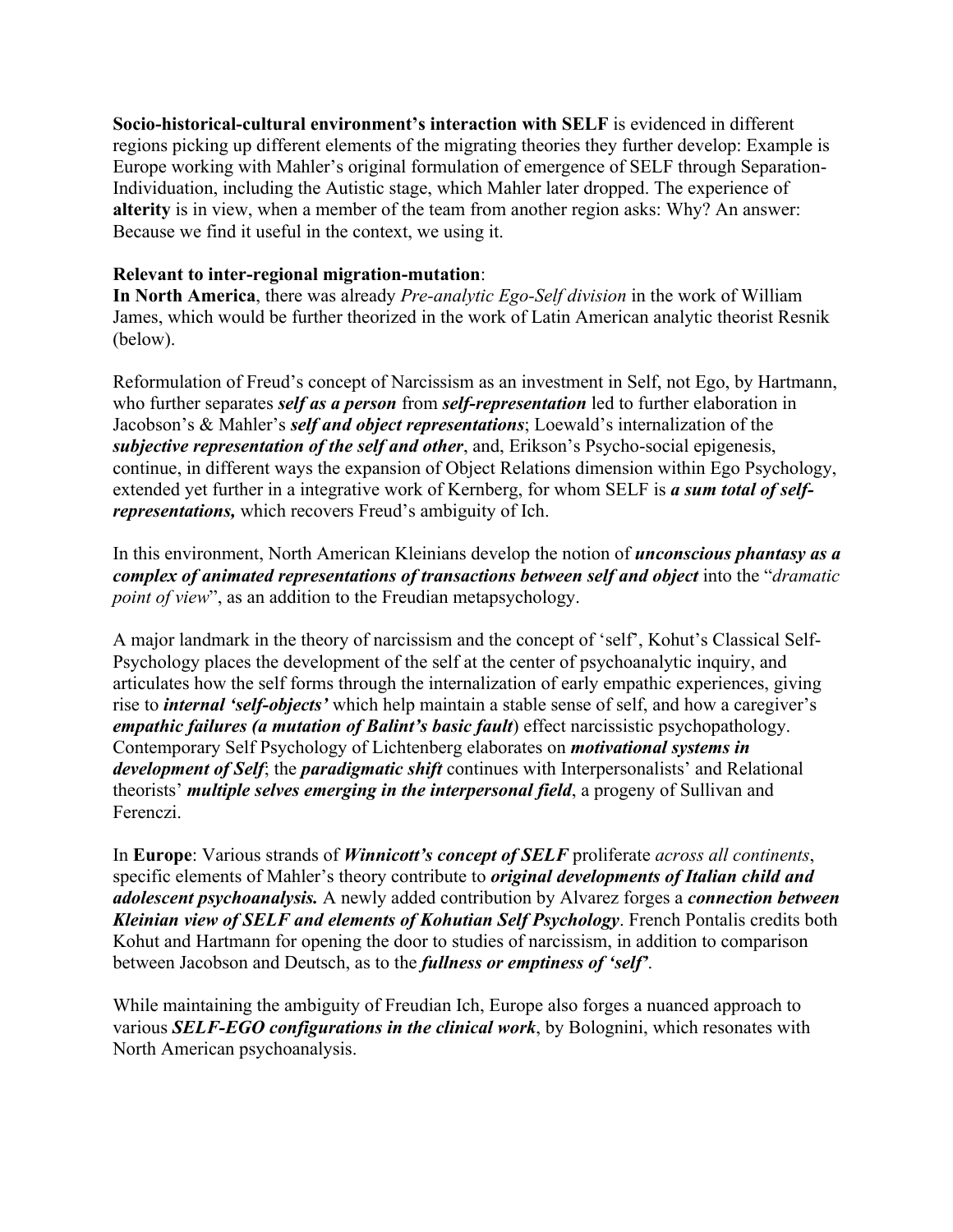**In Latin America,** In Grinberg's "Ego & Self", elements of Jacobson meld with Klein and Wisdom; and Resnik works with elements of W. James' formulation of ego and self. In a specific **context of** *migration, Grinberg employs Erikson's concept of Identity*. Pichon-Rivière's original concept of *'link'*, translated by Kernberg as the *relational linkages between self and object representations,* include *intrapsychic group formations*, inter- regionally relevant to group and family analytic theories world-wide.

Growing influences of Kohut, Lichtenberg and Relationists, together with Winnicott, since the

late decades of  $20<sup>th</sup>$  century contribute to original conceptualizations of Montero, Muller and others, in line with Nemirovsky's emphasis on the importance of psychoanalysts reinventing themselves and developing adequate theoretical instruments to approach the clinical problems of the present times.

# **INTERSUBJECTIVITY**

**The Inter-Regional team** consisted of Adrienne Harris (NA), Abel Fainstein (LA), Christian Seulin (EU); with me as the Co-Chair.

As the concepts of subjectivity and intersubjectivity emerged gradually across many disciplines, the entry starts with a broad inter-disciplinary dialogue, presaging intersubjectivity of psychoanalytic encounter.

Present implicitly in Freud's model of treatment, largely undertheorized, the entry credits Lacan with introduction of the term 'intersubjectivity' into psychoanalytic vocabulary in 1953, and outlines its various meanings and lines of development in different psychoanalytic geographies.

**In North America**, complicated road from Freud, through Ferenczi and Balint, Object Relations and Self Psychology *to Stolorow, who formulates the Intersubjectivity as a psychoanalytic orientation in 1980's, includes recontextualization of metapsychology and its crystallization in an experience-near clinical experiential context.*

Here, 'Intersubjective Ego Psychologists' building on Loewald (1970)'s notion of the '*interpsychic' as the extended psychic space*, speak of a double focus: 'Two-person's process, one person's therapy'; For 'post-Bionians' who bring Bion's *communicative projective identification into the intersubjective realm* (Grotstein), intersubjectivity remains a multifaceted process of '*unconscious communication'* (Brown); Ogden's formation of '*analytic third'*, echoes Green, influential in French Canada, where *intersubjectively relevant 'Third Topography'* posits that in development, the two-person mind where baby and the caretaker form an operative unit precedes that of one-person psychic autonomy of drive, defense, intrapsychic conflict and fantasy. Self Psychology, where self becomes cohesive through the activity of self-object, is sometimes called a 1. 5 -person psychology, on a way towards a *paradigmatic shift* of Relational Intersubjectivity of 2 -person psychology focused on the *phenomenology of a fluctuating intersubjective field*, which determines the experience of the analyst as much as the analysand.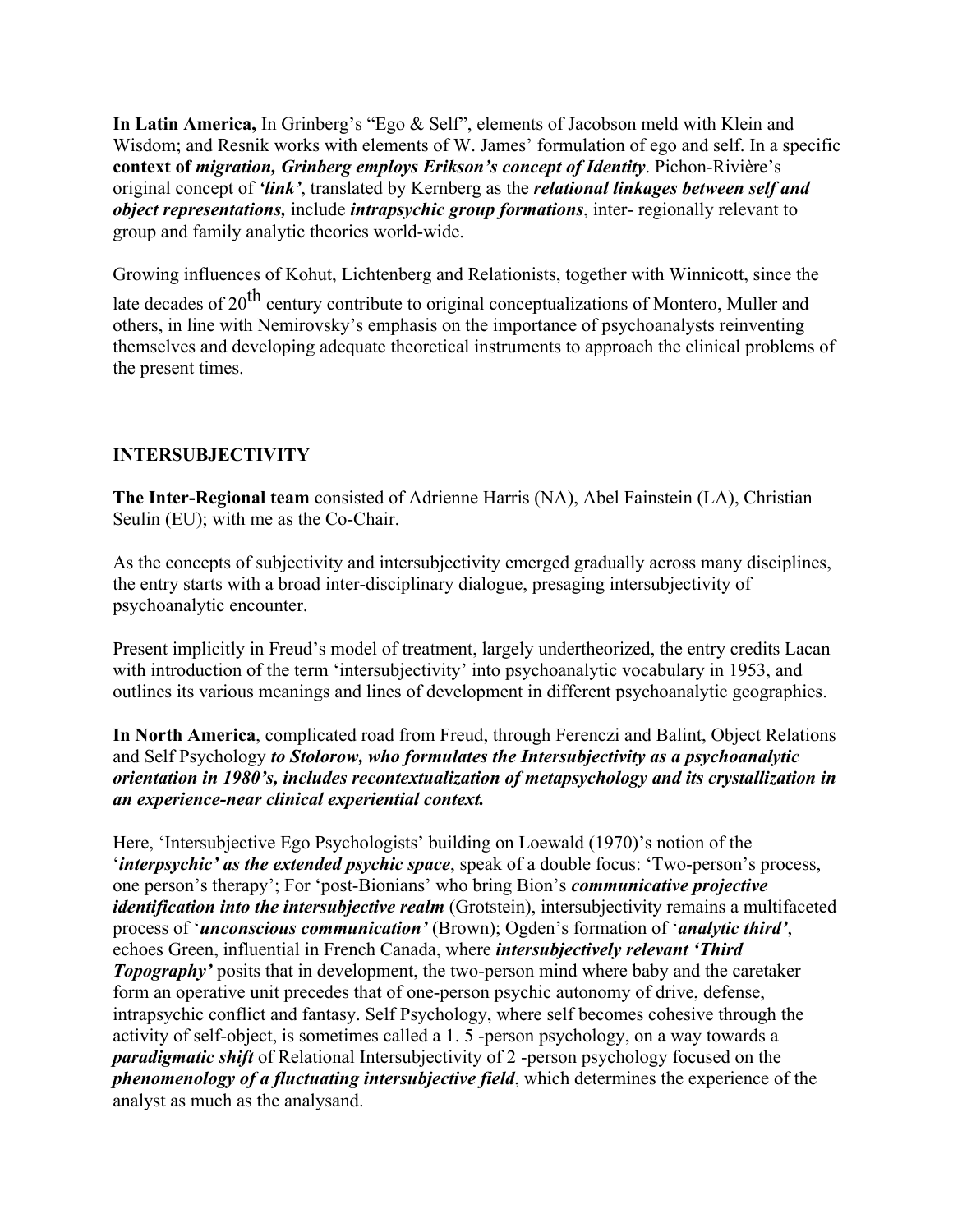**In Latin America**, *LINK and RELATIONAL perspectives* converge through transference: not just as a repetitive but also as a novel event (Fainstein). Based in post-Bionian British Object Relations and post-Lacanian French psychoanalytic thought, *the link perspective*, *adheres to the notion of Freudian infantile sexuality as the essential motivation*, and does not involve paradigmatic change. However, *the relational perspective*, an heir to Ferenczi, Balint, Fairbairn, Bowlby, Winnicott, and Kohut, which further develops ideas of contemporary North American Self, Relational and Intersubjective thinkers, such as Lichtenberg, Stolorow, and others, *contains a paradigmatic shift*, where *the analyst becomes a 'facilitator'* of the analyst-patient relationship.

**In Europe**, intersubjectivity highlights the *novelty, uniqueness and creative potential* of the analytic encounter. In addition to regional mutative developments, described by Arne, various field and enactment conceptualizations, originating in the Americas, have been influential.

## *In Conclusion:*

As the Subject-Object-Object perspective progresses towards Subject-Subject -Subject perspective, '**Transitional- Translational area'** opens up where all conceptualizations can be viewed in both subject/object perspectives. This facilitates a 'de-centered view' of one's own and 'the other' conceptualizing, while the initial shock of otherness is mitigated, as the 'alien other' becomes 'familiar other'. Through representing 'non-mainstream' versions of conceptualizations, previously 'invisible connections' between different conceptualizations can emerge and be understood.

**'Reconfiguring boundaries' during inter-regional work:** boundaries become more permeable, barriers become filters, leading to re- configuration, broadening, nuancing and layering of identities. One example out of many: With newly discovered differences between the French Canadian and French European thinking, the French perspective divides into two sub-sections. In consultation between the Co-Chair and the European representative, a new term is coined: "Intersubjectively relevant Third Topography" of Brusset, Green, Laplanche, Roussillon, Winnicott, and newly added Loewald (by French Canadian contributors, who became familiar with his ideas during their work on IRED).). Related to the point above, Canada emerges as a transitional/translational bridge zone between British Object Relations, French tradition and North American psychoanalysis in all its variety.

**Migrational-Mutational effect**: Specific elements of a particular conceptualization are prioritized in a new historical- cultural-social-linguistic context. Such elements are incorporated in the new environment, which they reciprocally influence. In certain circumstances, new elements become the core elements, as in SELF PSYCHOLOGY and INTERSUBJECTIVITY as psychoanalytic orientations.

**On the mutative effect of the tri-regional work itself**, a prescient quote by Rafael Groisman, reflecting on the I-R work on SELF: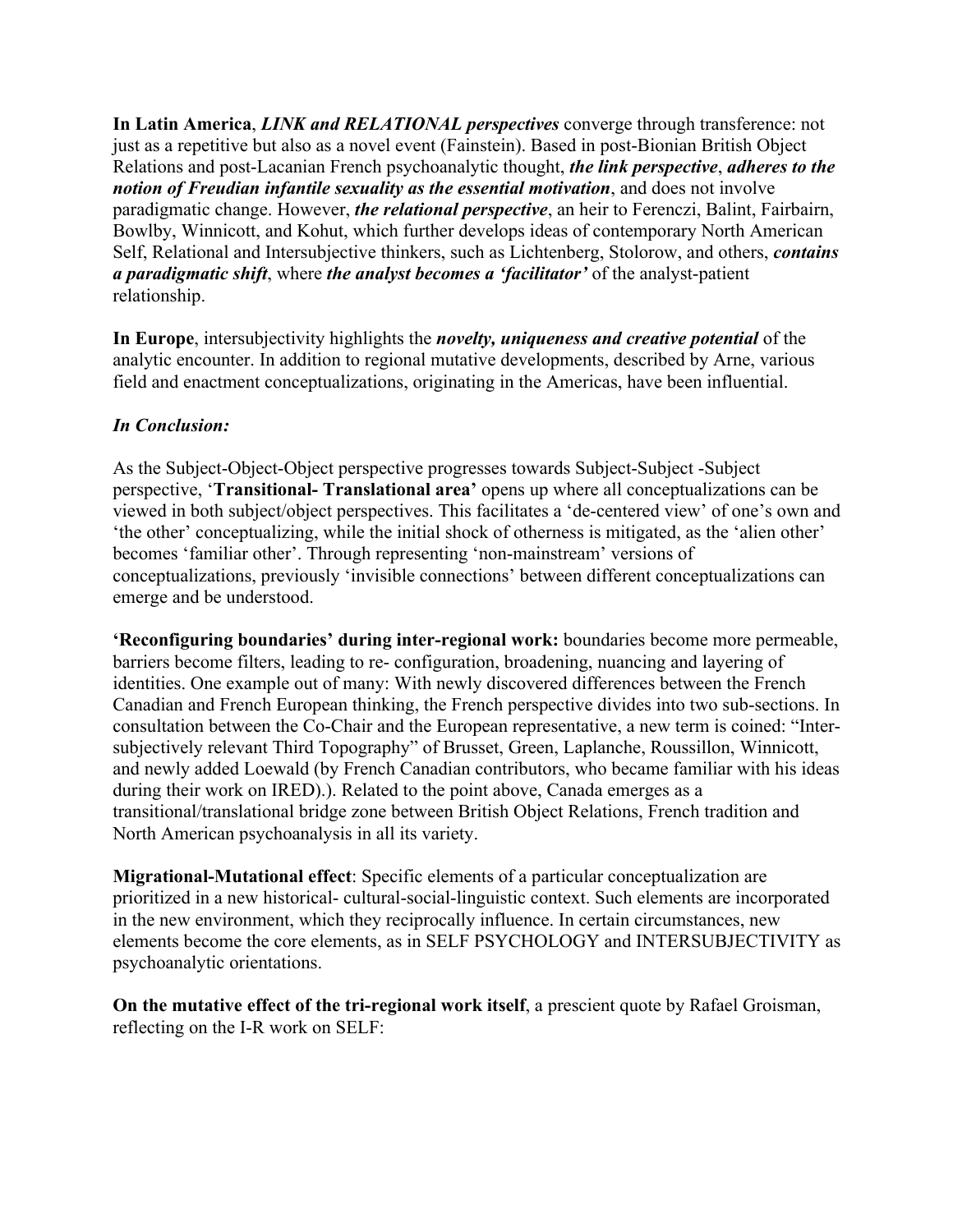"... through the emails that we exchanged... I clarified... that a term was translated as 'sameness'. I was left thinking that after this hard and stimulating cooperative task, *my 'selfhood' was no longer the same*, while my membership as a member of IPA, was strengthened..."

The preceding is a kaleidoscopic extrapolation of examples of the processes under consideration. For the full representation, please go to ,https://www.ipa.world/IPA/en/Encyclopedic\_Dictionary/English/Home.aspx

click on the blue image of the book of the Inter-Regional Encyclopedic Dictionary of Psychoanalysis of your chosen language.

Thank you.

EP

- - -

## **Discussion & Addendum**

## **Abel Fainstein, Consultant to the IRED Committee for Latin America**

Having been invited by Ines Bayona to read her paper in this first virtual IPA congress, I would only like to add to her stimulating text the importance of migrations and mutations through migrations for psychoanalysts.

Migrations are part of the psychoanalytical history and include different languages with different meanings for each word. In addition, *translations*, as recently presented by Victoria Korin, are *an important part of the history of psychoanalytical ideas*.

Pontalis defines *psychoanalysis* as an *essentially migratory discipline* due to the privilege of migration. From one dialect to another, from one culture to another, from one kind of knowledge to another.

Through that migratory capacity, through *the tolerance for the encounter with the other*, doubt , uncertainty , we find the heart of the psychoanalytical experience. Learning to migrate, and the experience from it, *stimulates training.*

Regarding the two entries we are addressing today, I would like to add that drives are, for many of us in Latin America, one of the axis of our theories . Many of us therefore, were surprised that Stephen Mitchell does not consider them in relational psychoanalysis as an axis.

However, reading the IRED, I became aware that *we cannot generalize* his ideas within all of the North American contributions because *there are many points of view and different theories*. That is, *my perspective has mutated*.